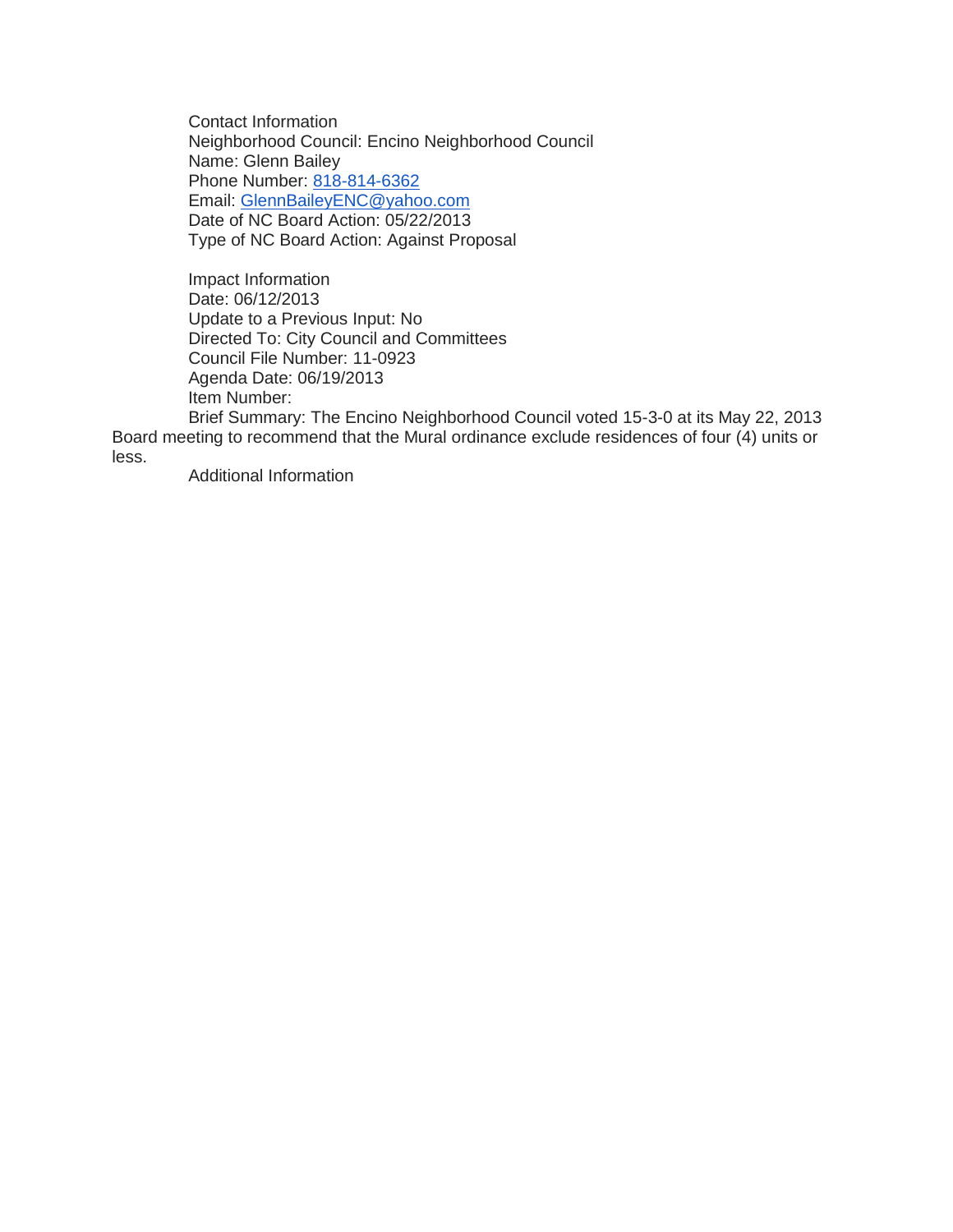### ENCINO NEIGHBORHOOD COUNCIL BOARD MEETING Wednesday May 22, 2013 Proposed Minutes - EXCERPT

H. Murals Ordinance. Glenn and the agenda referred to a proposed Mural Ordinance (CF 11- 0923). A motion was made by Gerald Silver and seconded by Todd Rubinstein to recommend that the ordinance exclude residences of four (4) units or less. There was discussion. The motion was approved by a vote of 15 Yes and 3 No (Steinberg, Sherman and Gamson).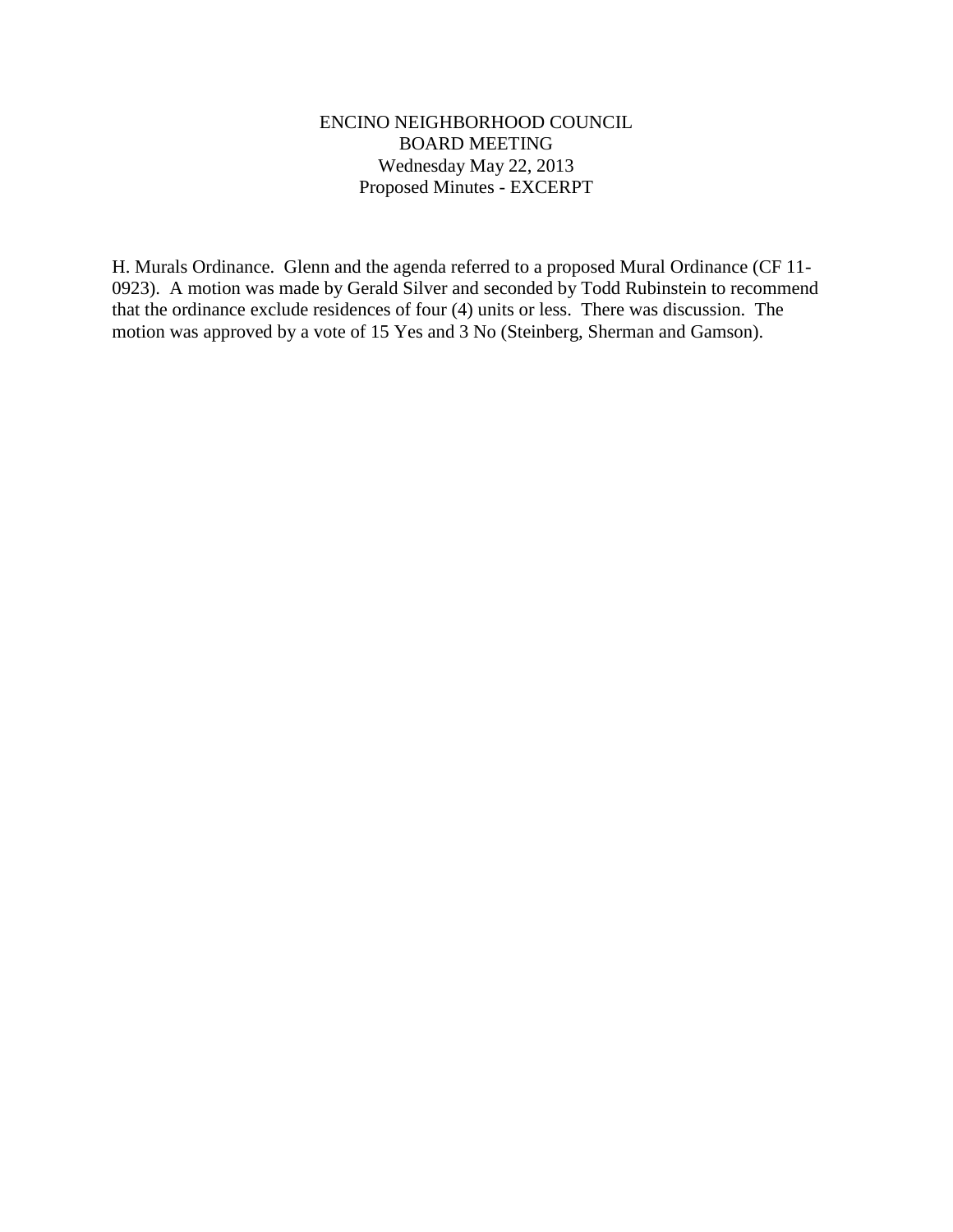





#### **Officers**

**GLENN BAILEY President**

**TODD RUBINSTEIN Vice President**

**KEN SILK Secretary**

**JOHN ARNSTEIN Treasurer**

**KATHY MOGHIMI-PATTERSON Sergeant at Arms**

## **NOTICE AND AGENDA ENCINO NEIGHBORHOOD COUNCIL BOARD MEETING Wednesday, May 22, 2013 – 7:00 PM Encino Community Center Auditorium, 4935 Balboa Avenue, Encino**

Representatives/Alternates – Apartment/Condo: Sherman Gamson/Tom Masterson; Business (2): Victoria Miller & Todd Rubinstein/Eliot Cohen & Gil Spiegel; Education: Marly Tempel/Mia Howard-Rubinstein; Park Advocate/Environmental: Debra George/Sharon Brewer; Planning and Land Use: Talar Dardarian/Jeremy Erlandsen; Public Safety: John Tashtchian/Art Sherman; Religious Organization/Institution: Anni Keusseyan/(vacant); Volunteer/Service: Hrag Kitsinian/(vacant); Encino Chamber of Commerce: Keven Steinberg/Melissa Loeffler; Encino Property Owners Association: (pending)/(pending); Homeowners of Encino: Gerald Silver/Norma Landau; Area 1: Glenn Bailey/Steven De Vore; Area 2: Jason Ackerman/Fred Myer; Area 3: Ken Silk/(vacant); Area 4: Alicia Herring/(vacant); Area 5: Diane Rosen/(vacant); Area 6: John Arnstein/Laurie Kelson; Area 7: Debbie Watson/(vacant); At-Large (2): Kathy Moghimi-Patterson & Stacie de Armas Shrinsky/Herbert Strickstein & (vacant).

### **MOTION, DISCUSSION, AND VOTE MAY BE TAKEN ON ITEMS 2-3, 5, 9-14, 16, 18, 22-23**

- 1) Call to Order; Pledge of Allegiance; Roll Call; Determination of Quorum (11 minimum); Voting Members (Ethics Training Compliance); Appointment of Parliamentarian
- 2) Review and Approve Minutes of Previous Meetings March 27, 2013 and May 8, 2013 Ken Silk
- 3) Board or Stakeholder Vote To Fill Board Vacancies Applications Received: Carol Levin, Area 7 Alternate
- 4) Seating of Any Applicants Appointed/Elected To Fill Vacancies
- 5) Approval of Consent Items (may be pulled by Board member/public speaker card): **a. (none submitted)**
- 6) Introduction of Elected Officials Present
- 7) Reports From City Officials and Departments: Police, Fire, Mayor, City Attorney, City Controller, City Council Districts 5 and 6, Neighborhood Empowerment, Recreation and Parks, Other Departments
- 8) Reports From Representatives of Federal, State, and County Officials and Agencies
- 9) President's Report Glenn Bailey
	- a. Executive Order(s)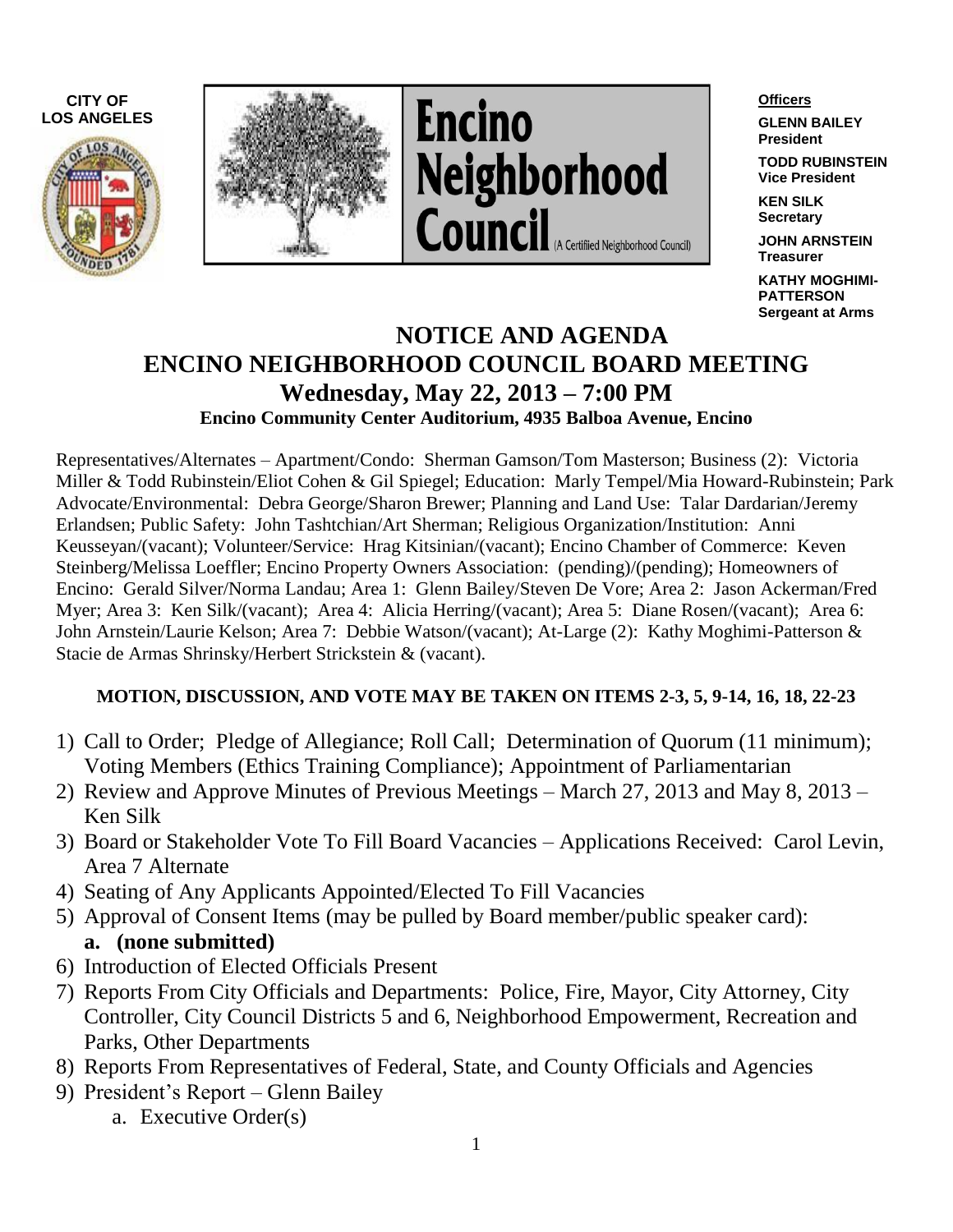- b. Code of Civility
- c. Monthly Report on Community Outreach (per Bylaws Article V, Section 11)
- d. Board Workshop Date, Time, and Location Proposed For July
- e. Appointment of DWP MOU Representative and Alternate
- f. 2014 Neighborhood Council Elections during March 2014 for the Valley Regions
- g. MOTION: To authorize up to \$160 for the purchase of two handheld microphones for use in the Encino Community Center auditorium
- h. MOTION: To recommend that the proposed Mural Ordinance (CF 11-0923) be amended to exclude single-family residences and to authorize the filing of a Community Impact Statement.
- 10) Vice-President's Report Todd Rubinstein
	- a. ENC Committees
- 11) Secretary's Report Ken Silk
	- a. Board Member Attendance
- 12) Treasurer's Report John Arnstein
	- a. Review and Approve Report of Paid Expenditures, Approved Expenditures, and Total Remaining Balance To Date and Monthly Financial Statement Ending April 30, 2013 (including Demand Warrants, Purchase Card Transactions, Bank Statements, etc.)
	- b. Neighborhood Purpose Grant (NPG) Applications Update
	- c. Further Revisions To ENC Budget For Fiscal Year 2012-13 (if necessary)
	- d. ENC Proposed Budget For Fiscal Year 2013-14 (deadline changed to July 12, 2013)
- 13) Sergeant At Arms Report Kathy Moghimi-Patterson
	- a. Mandatory Ethics Training Compliance (Online Training: http://ethics.lacity.org/education/ethics2007/?audience=done)
	- b. Request Extension of June 1, 2013 Deadline To Submit Bylaws Amendments
- 14) Guest Speakers/Presentations:
	- a. Noah Muhlstein, Planning Deputy, Council District 5 Including update on Il Villaggio Toscano (IVT) development located at 4827 Sepuveda Blvd (CPC-2010-3152-ZC-HD-SPE-SPP-SPR-CUB); Curtis School expansion located at 15871 Mulholland Dr. (CPC-2009-837-CU-SPE-DRB-SPP-SPR-DI-ZV); and Verizon cell pole located at 16381 Mulholland Dr.
	- b. NC Budget Advocates for Southwest Valley Region City Budget Update
	- c. Lease of Old Fire Station 83 Located at 5001 Balboa Blvd. (CF 13-0476)
- 15) Public Comment On Non-Agenda Items (up to two minutes per speaker; no discussion)
- 16) Old Business
	- **a. Committee Recommendations Pulled From Consent Items 1/23/13 (Items 1,2): 1. Bylaws Committee Recommendation (1/14/13):** To amend the ENC Bylaws to add two additional seats for the representative at large position. These seats are exclusively for factual stakeholders. Factual Stakeholders are to vote only for these two seats.

To amend the Bylaws so Article 5, D, adds: Two (2) reserved at large representatives for factual basis stakeholders; and Article 10, 2, sections 7 and 8: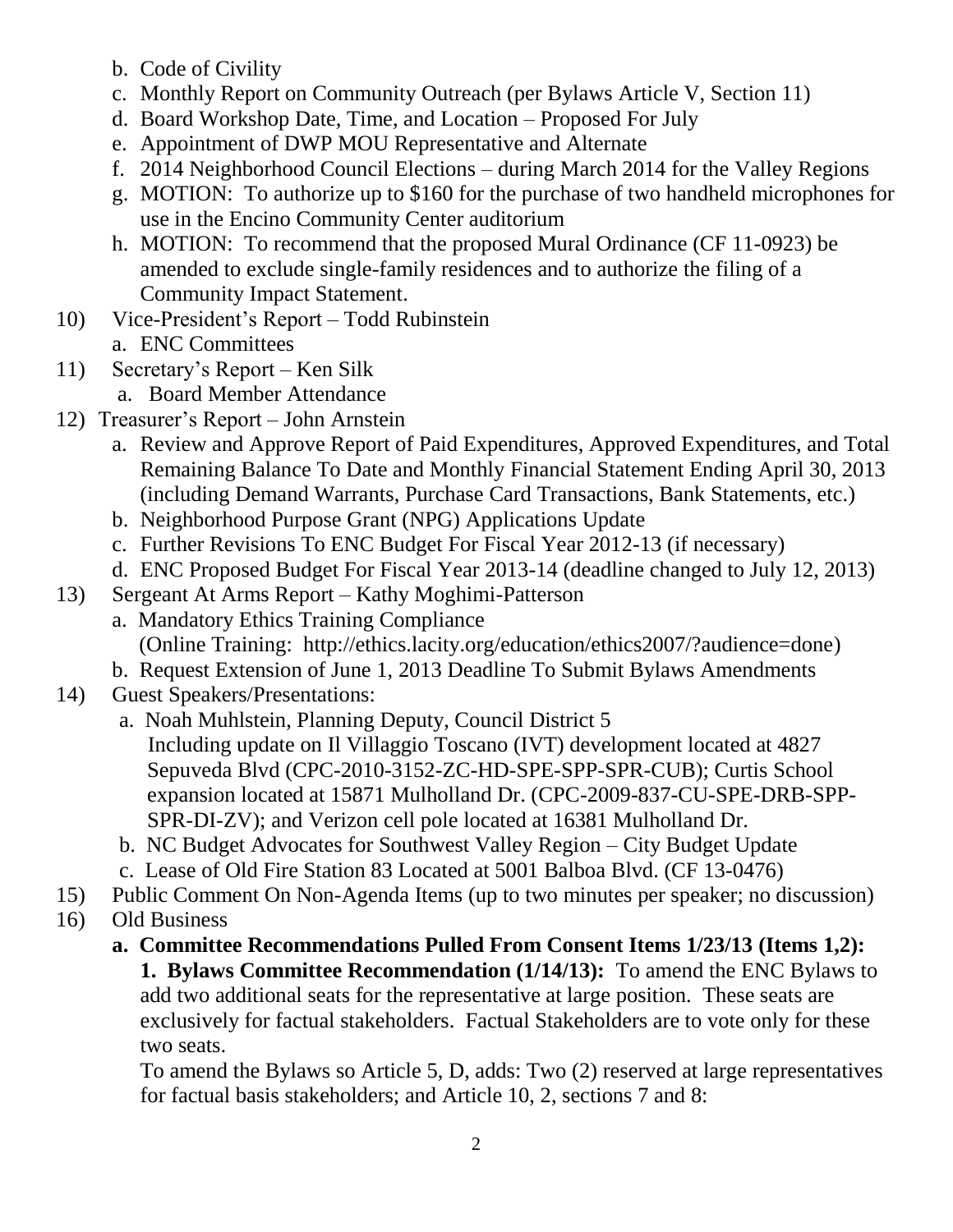7. Individuals claiming stakeholder status because of membership in a community based organization or by whatever other means, who do not "live, work or own property" within the Council boundaries, may run for and vote for the "reserved at large representatives" positions.

8. Individuals whose stakeholder status is otherwise established because of their living, working or owning property within the Council boundaries, having the right to run for and vote for other Board positions as set out in these bylaws, shall not be qualified to vote for or run for either of the two (2) "reserved at large representatives" positions.

To amend the Attachment B to include:

Under Board Position: Reserved At-Large Representatives. Term: 2 Years Under No. of Seats, 2

Under eligibility to Run for the Seat: Elected Any stakeholder (commonly known as a factual basis stakeholder) who is at least 18 years of age on the day of the election claiming stakeholder status because of membership in a community based organization or by whatever other means and who does not "live, work or own property" within the neighborhood council boundaries.

Under eligibility to Vote for the Seat: Any stakeholder (commonly known as a factual basis stakeholder) who is at least 18 years of age on the day of the election claiming stakeholder status because of membership in a community based organization or by whatever other means and who does not "live, work or own property" within the neighborhood council boundaries. (Passed: 5-0-1)

SECOND READING - BYLAWS AMENDMENT – 2/3 VOTE REQUIRED

**2. Bylaws Committee Recommendation (1/14/13):** to add "ENC" or "Encino Neighborhood Council" language in lieu of "neighborhood council" to motion in supra and specify "Lives, Works, Own Property Within the ENC Boundary" to the 21 Unreserved Seats. (Passed 6-0-0)

SECOND READING - BYLAWS AMENDMENT – 2/3 VOTE REQUIRED

# **b. Committee Recommendations Pulled From Consent Items 4/24/13:**

**Bylaws Committee (4/15/13):** That the ENC support the above-mentioned BONC proposal in its entirety: (1) Remove the requirement that neighborhood councils provide governing board positions for factual basis stakeholders; (2) Allow each neighborhood council to determine the number, if any, of governing board seats that be allocated to factual basis stakeholders; (3) Remove the current definition of factual basis stakeholder; and (4) Allow each neighborhood council to adopt its own definition of factual basis stakeholder. (Passed 5-0-0)

**c. Bylaws Committee Recommendation (1/14/13):** to implement the following Mission Statement: The ENC provides a forum for community participation through means of discussion of issues and projects facing Encino. The ENC will work with the community in analyzing and presenting proposals and recommendations to the City Council. The proposals and recommendations of the ENC shall be in the form of a Community Impact Statement (CIS). The CIS will include findings of fact, recommendations and a summary of the public input (i.e. speaker's